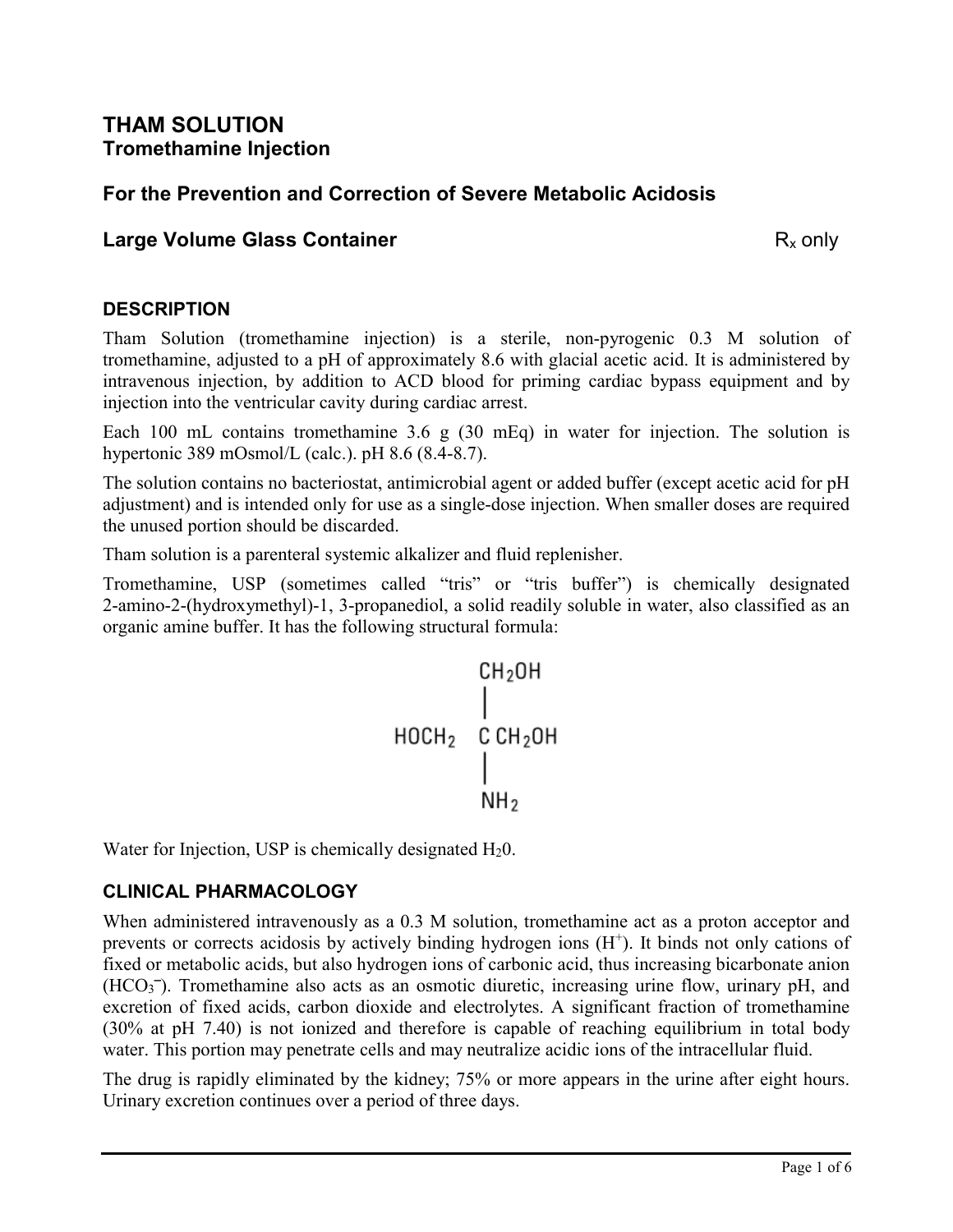Water is an essential constituent of all body tissues and accounts for approximately 70% of total body weight. Average normal adult daily requirement ranges from two to three liters (1.0 to 1.5 liters each for insensible water loss by perspiration and urine production).

Water balance is maintained by various regulatory mechanisms. Water distribution depends primarily on the concentration of electrolytes in the body compartments and sodium  $(Na^+)$  plays a major role in maintaining physiologic equilibrium.

## **INDICATIONS AND USAGE**

Tham Solution (tromethamine injection) is indicated for the prevention and correction of metabolic acidosis. In the following conditions it may help to sustain vital functions and thus provide time for treatment of the primary disease:

#### 1. **Metabolic Acidosis Associated with Cardiac Bypass Surgery.**

Tham Solution has been found to be primarily beneficial in correcting metabolic acidosis which may occur during or immediately following cardiac bypass surgical procedures.

#### 2. **Correction of Acidity of ACD Blood in Cardiac Bypass Surgery.**

It is well known that ACD blood is acidic and becomes more acidic on storage. Tromethamine effectively corrects this acidity. Tham Solution may be added directly to the blood used to prime the pump-oxygenator. When ACD blood is brought to a normal pH range the patient is spared an initial acid load. Additional tromethamine may be indicated during cardiac bypass surgery should metabolic acidosis appear.

## 3. **Metabolic Acidosis Associated with Cardiac Arrest.**

Acidosis is nearly always one of the consequences of cardiac arrest and, in some instances, may even be a causative factor in arrest. It is important therefore, that the correction of acidosis should be started promptly with other resuscitative efforts. By correcting acidosis, Tham Solution (tromethamine injection) has caused the arrested heart to respond to resuscitative efforts after standard methods alone had failed. In these cases, tromethamine was given intraventricularly. It is to be noted, however, that such precariously ill patients often have died subsequently of causes unrelated to the administration of tromethamine. With administration by the peripheral venous route, metabolic acidosis has been corrected in a majority of patients. The success in reinstitution of cardiac rhythm by this means probably has not been of the same order of magnitude as with the intraventricular route.

## **CONTRAINDICATIONS**

Tham Solution (tromethamine injection) is contraindicated in uremia and anuria. In neonates it is also contraindicated in chronic respiratory acidosis and salicylate intoxication.

## **WARNINGS**

1. Large doses of Tham Solution may depress ventilation, as a result of increased blood pH and reduced  $CO_2$  concentration. Thus, dosage should be adjusted so that blood pH is not allowed to increase above normal. In situations in which respiratory acidosis may be present concomitantly with metabolic acidosis, the drug may be used with mechanical assistance to ventilation.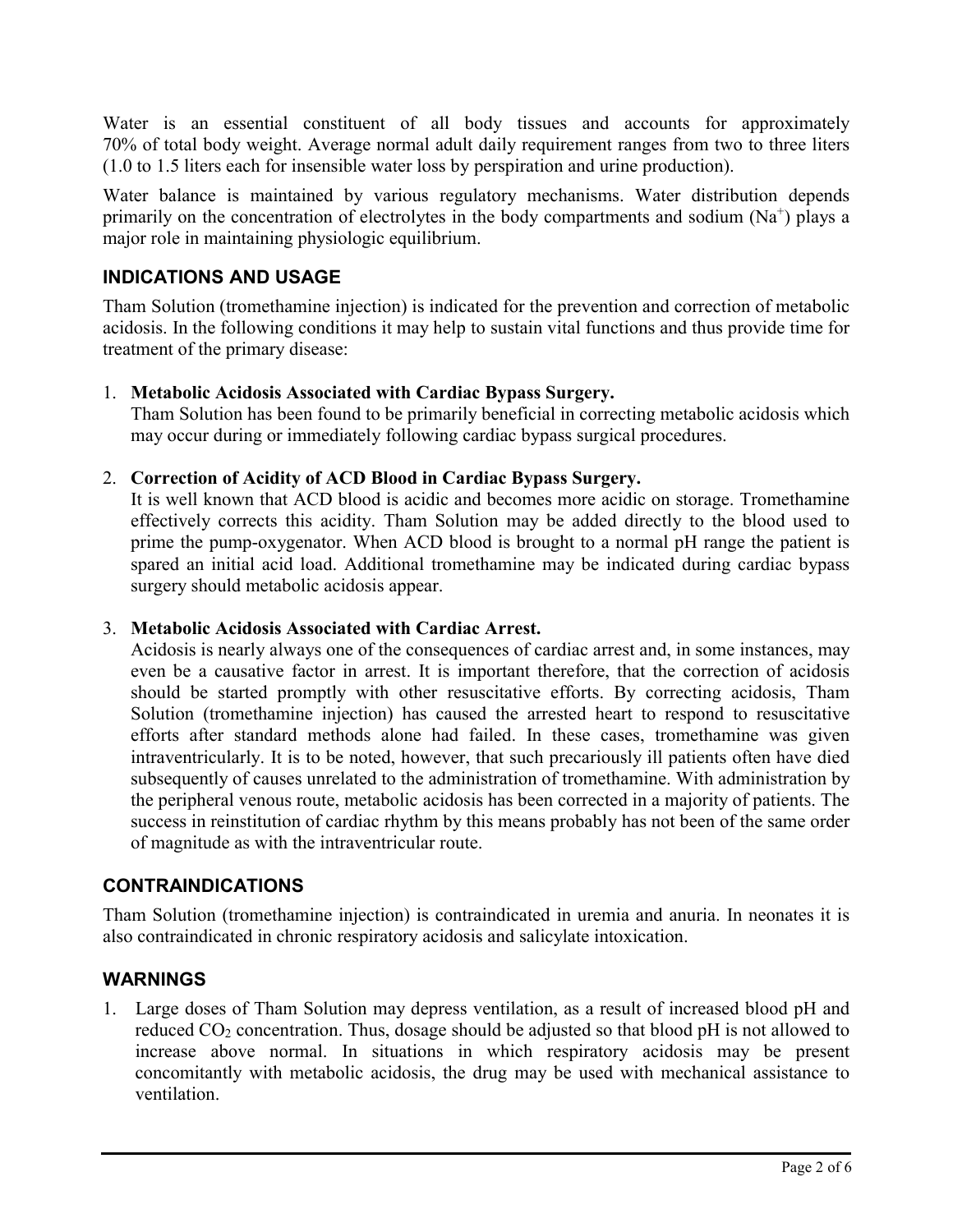- 2. Care must be exercised to prevent perivascular infiltration since this can cause inflammation, necrosis and sloughing of tissue. Venospasm and intravenous thrombosis, which may occur during infusion, can be minimized by insuring that the injection needle is well within the largest available vein and that solutions are slowly infused. Intravenous catheters are recommended. If perivascular infiltration occurs, institute appropriate countermeasures (see **ADVERSE REACTIONS**).
- 3. Tham Solution (tromethamine injection) should be administered slowly and in amounts sufficient only to correct the existing acidosis, and to avoid overdosage and alkalosis. Overdosage in terms of total drug and/or too rapid administration, may cause hypoglycemia of a prolonged duration (several hours). Therefore, frequent blood glucose determinations should be made during and after therapy.
- 4. Extreme care should be exercised in patients with renal disease or reduced urinary output because of potential hyperkalemia and the possibility of a decreased excretion of tromethamine. In such patients, the drug should be used cautiously with electrocardiographic monitoring and frequent serum potassium determinations.
- 5. Because clinical experience has been limited generally to short-term use, the drug should not be administered for more than a period of one day except in a life-threatening situation.

The intravenous administration of Tham Solution can cause fluid and/or solute overloading resulting in dilution of serum electrolyte concentrations, overhydration, congested states or pulmonary edema.

Additives may be incompatible. Consult with pharmacist, if available. When introducing additives, use aseptic technique, mix thoroughly and do not store.

## **PRECAUTIONS**

- 1. Blood pH, PCO<sup>2</sup> bicarbonate, glucose and electrolyte determinations should be performed before, during and after administration of Tham Solution.
- 2. While it has not been shown that the drug increases coagulation time in humans, this possibility should be kept in mind since this has been noted experimentally in dogs.

Do not administer unless solution is clear and seal is intact. Discard unused portion.

**Pregnancy:** Animal reproduction studies have not been conducted with tromethamine. It is also not known whether tromethamine can cause fetal harm when administered to a pregnant woman or can affect reproduction capacity. Tromethamine should be given to a pregnant woman only if clearly needed.

**Nursing Mothers:** It is not known whether this drug is excreted in human milk. Because many drugs are excreted in human milk, caution should be exercised when THAM Solution is administered to a nursing mother.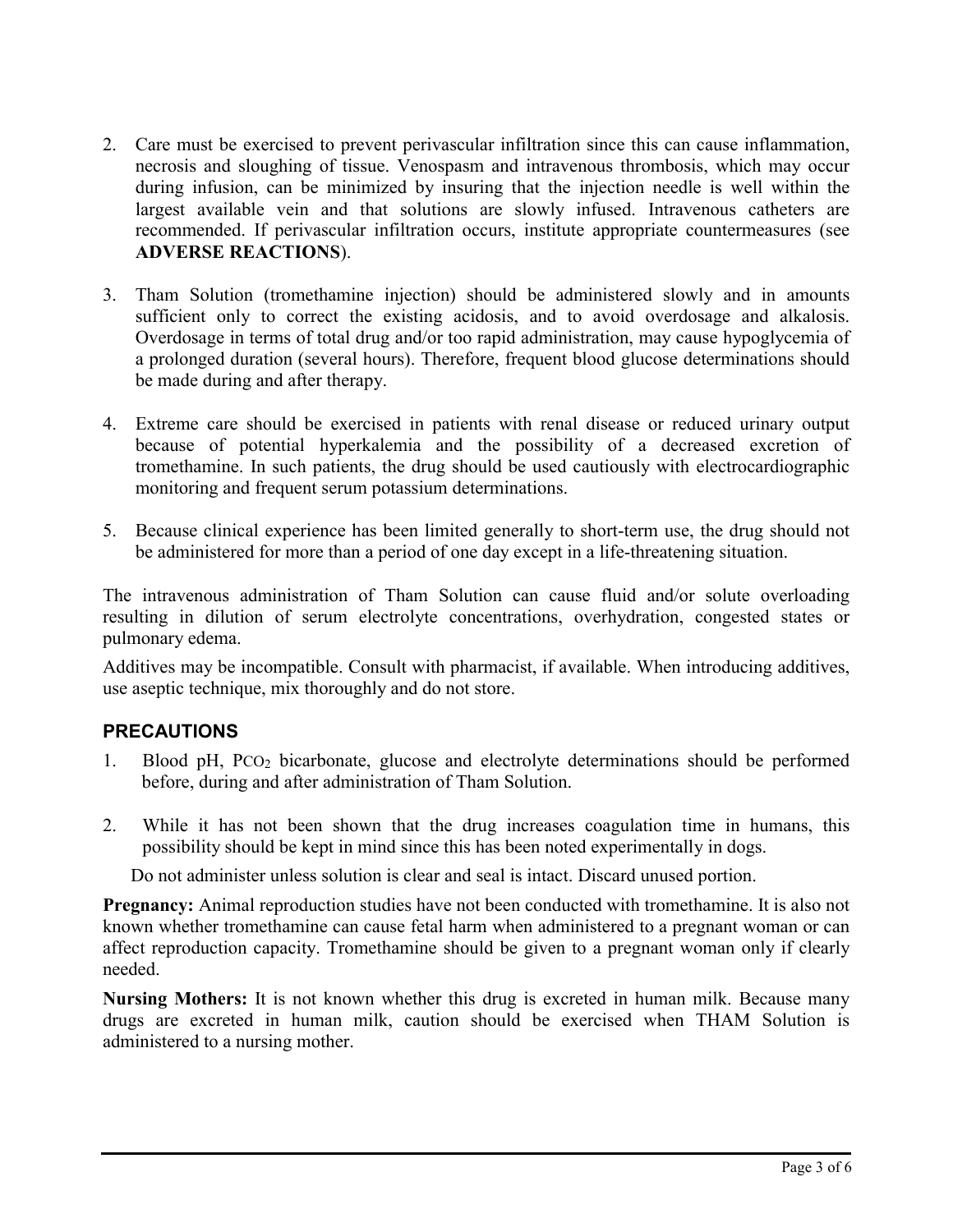#### **Carcinogenesis, Mutagenesis, Impairment of Fertility:**

Studies with THAM Solution have not been performed to evaluate carcinogenic potential, mutagenic potential or effects on fertility.

**Pediatric Use:** The safety and effectiveness of THAM Solution in pediatric patients is based on over 30 years' clinical experience documented in the literature and on safety surveillance. THAM Solution has been used to treat severe cases of metabolic acidosis with concurrent respiratory acidosis because it does not raise PCO<sub>2</sub> as bicarbonate does in neonates and infants with respiratory failure. It has also been used in neonates and infants with hypernatremia and metabolic acidosis to avoid the additional sodium given with the bicarbonate. However, because the osmotic effects of THAM Solution are greater and large continuous doses are required, bicarbonate is preferred to THAM Solution in the treatment of acidotic neonates and infants with RDS. **Hypoglycemia may occur when this product is used in premature and even full-term neonates** (see **WARNINGS**  and **ADVERSE REACTIONS**).

**Geriatric Use:** Clinical studies of Tham solution did not include sufficient numbers of subjects aged 65 and over to determine whether they respond differently from younger subjects. Other reported clinical experience has not identified differences in response between the elderly and younger patients. In general, dose selection for an elderly patient should be cautious, usually starting at the low end of the dosing range, reflecting the greater frequency of decreased hepatic, renal, or cardiac function, and of concomitant disease or other drug therapy.

This drug is known to be substantially excreted by the kidney, and the risk of toxic reactions to this drug may be greater in patients with impaired renal function. Because elderly patients are more likely to have decreased renal function, care should be taken in dose selection, and it may be useful to monitor renal function.

## **ADVERSE REACTIONS**

Generally, side effects have been infrequent.

*Respiratory:* Although the incidence of ventilatory depression is low, it is important to keep in mind that such depression may occur. Respiratory depression may be more likely to occur in patients who have chronic hypoventilation or those who have been treated with drugs which depress respiration. In patients with associated respiratory acidosis, tromethamine should be administered with mechanical assistance to ventilation.

*Vascular:* Extreme care should be taken to avoid perivascular infiltration. Local tissue damage and subsequent sloughing may occur if extravasation occurs. Chemical phlebitis and venospasm also have been reported.

*Hematologic:* Transient depression of blood glucose may occur.

*Hepatic:* Infusion via low-lying umbilical venous catheters has been associated with hepatocellular necrosis.

Reactions which may occur because of the solution or the technique of administration include febrile response, infection at the site of injection, venous thrombosis or phlebitis extending from the site of injection extravasation and hypervolemia.

If an adverse reaction does occur, discontinue the infusion, evaluate the patient, institute appropriate therapeutic countermeasures and save the remainder of the fluid for examination if deemed necessary.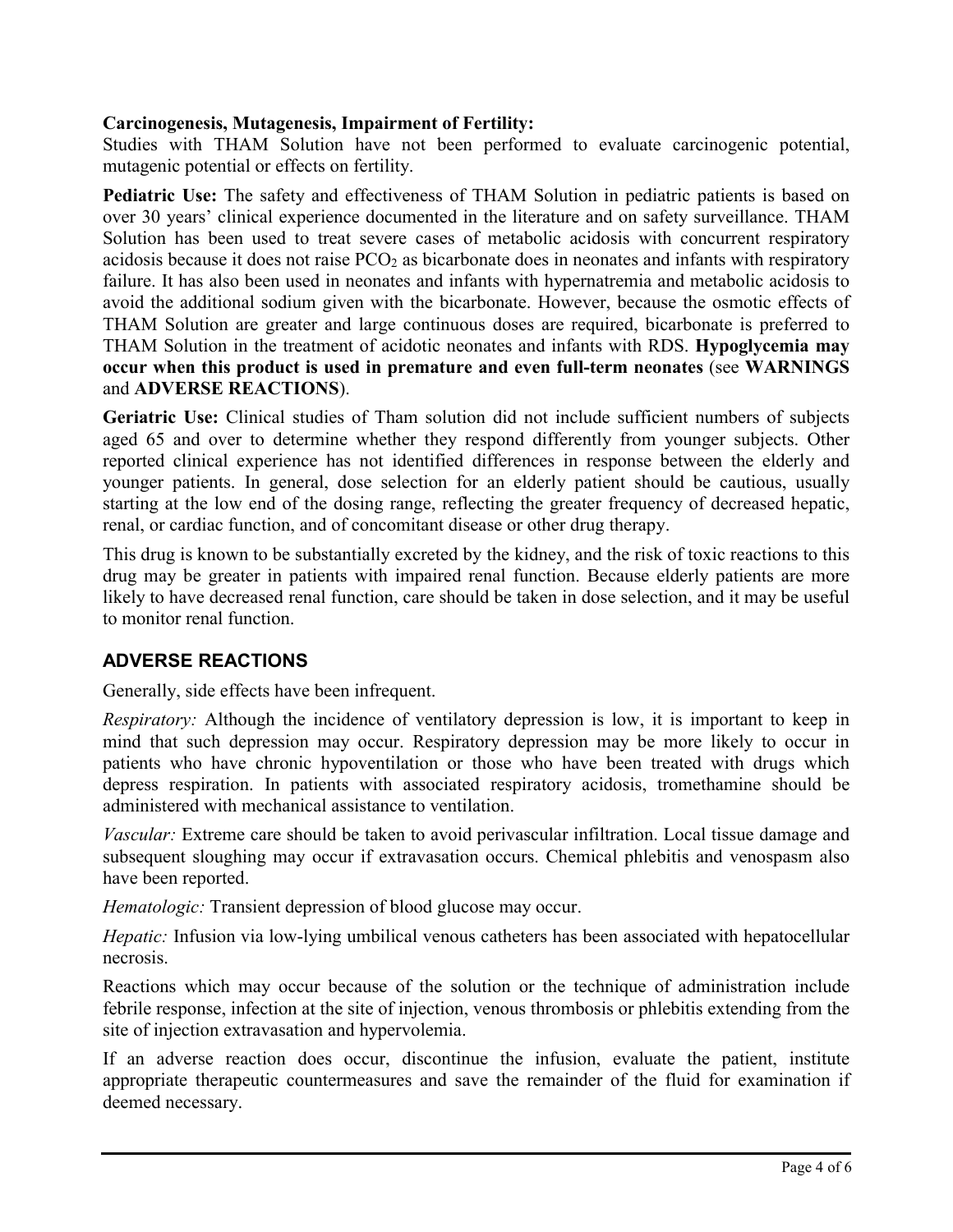#### **OVERDOSAGE**

Too rapid administration and/or excessive amounts of tromethamine may cause alkalosis, hypoglycemia, overhydration or solute overload. In the event of overdosage, discontinue the infusion, evaluate the patient and institute appropriate countermeasures (see **WARNINGS**, **PRECAUTIONS** and **ADVERSE REACTIONS**).

The  $LD_{50}$  values for the acute intravenous toxicity of THAM are influenced by the rate of infusion of the dose administered.

> Intravenous  $LD_{50}$  Mice = 3,500 mg/kg Intravenous  $LD_{50}$  Rats = 2,300 mg/kg

#### **DOSAGE AND ADMINISTRATION**

Tham Solution (tromethamine injection) is administered by slow intravenous infusion, by addition to pump-oxygenator ACD blood or other priming fluid or by injection into the ventricular cavity during cardiac arrest. For infusion by peripheral vein, a large needle should be used in the largest antecubital vein or an indwelling catheter placed in a large vein of an elevated limb to minimize chemical irritation of the alkaline solution during infusion. Catheters are recommended.

Dosage and rate of administration should be carefully supervised to avoid overtreatment (alkalosis). Pretreatment and subsequent determinations of blood values (e.g.  $pH$ , PCO<sub>2</sub>, PO<sub>2</sub>, glucose and electrolytes) and urinary output should be made as necessary to monitor dosage and progress of treatment. In general, dosage should be limited to an amount sufficient to increase blood pH to normal limits (7.35 to 7.45) and to correct acid-base derangements. The total quantity to be administered during the period of illness will depend upon the severity and progression of the acidosis. The possibility of some retention of tromethamine, especially in patients with impaired renal function, should be kept in mind.

The intravenous dosage of Tham Solution (tromethamine injection) may be estimated from the buffer base deficit of the extracellular fluid in mEq/liter determined by means of the Siggaard-Andersen nomogram. The following formula is intended as a general guide:

> Tham Solution (mL of  $0.3$  M) Required = Body Weight (kg) X Base Deficit (mEq/liter) X 1.1\*

Thus, a 70 kg patient with a buffer base deficit ("negative base excess") of 5 mEq/liter would require 70 x 5 x 1.1 = 385 mL of Tham Solution containing 13.9 g (115 mEq) of tromethamine. The need for administration of additional Tham Solution is determined by serial determinations of the existing base deficit.

\* Factor of 1.1 accounts for an approximate reduction of 10% in buffering capacity due to the presence of sufficient acetic acid to lower pH of the 0.3 M solution to approximately 8.6.

**Correction of Metabolic Acidosis Associated with Cardiac Bypass Surgery:** An adverse dose of approximately 9.0 mL/kg (324 mg/kg) has been used in clinical studies with Tham Solution (tromethamine injection). This is equivalent to a total dose of 630 mL (189 mEq) for 70 kg patient.